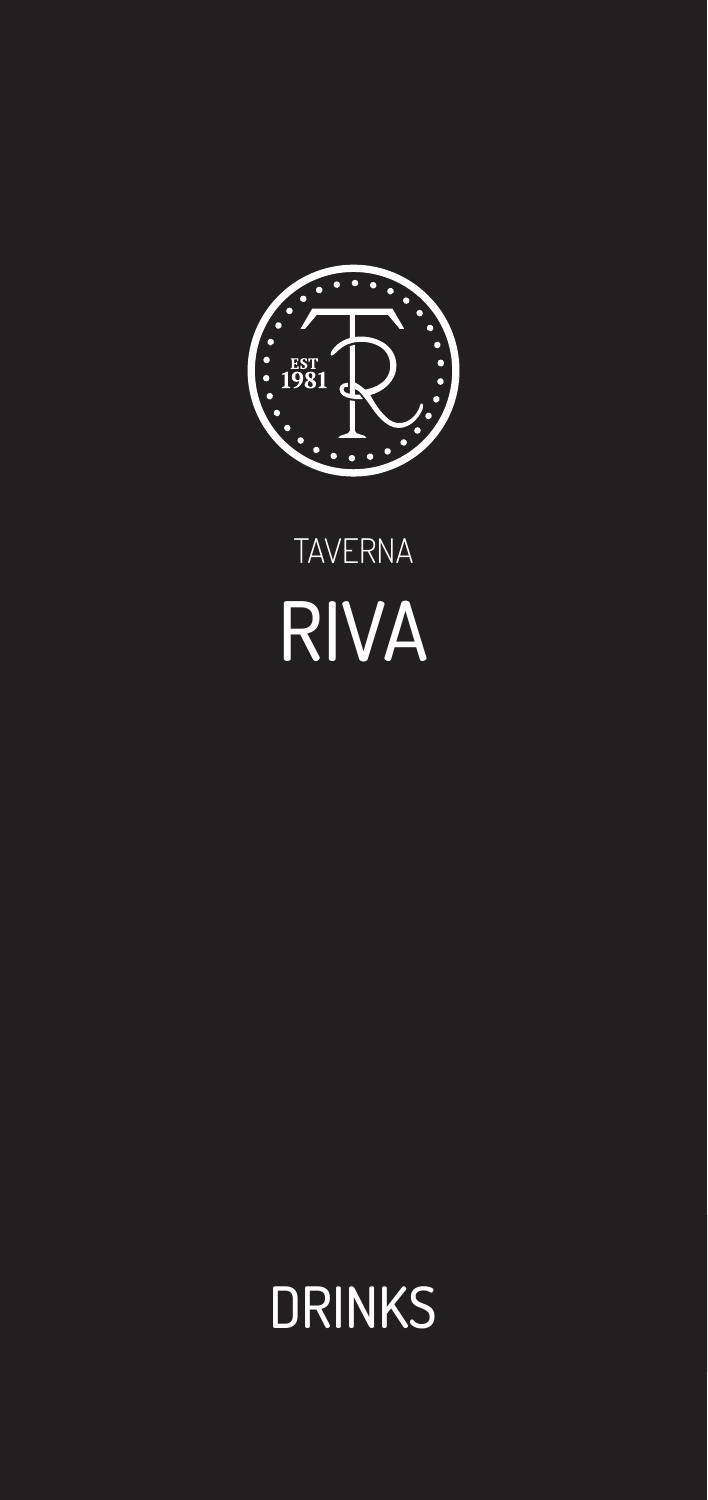## KAVA / COFFEE

ESPRESSO 12,00 kn MALA KAVA S MLIJEKOM / Macchiato 12,00 kn VELIKA KAVA S MLIJEKOM / Macchiato large 15,00 kn KAVA SA ŠLAGOM MALA / Coffee with cream (small) 13,00 kn KAVA SA ŠLAGOM VELIKA / Coffee with cream (large) 16,00 kn BIJELA KAVA / white coffee 17,00 kn CAPPUCCINO **16,00 kn** CAFFE LATTE 19,00 kn AMERICANO 16,00 kn KAVA SA SOJINIM MLIJEKOM / Coffee with soy milk 19,00 kn KAVA S BADEMOVIM MLIJEKOM / Coffee with almond milk 21,00 kn IRSKA KAVA / Irish coffee 34,00 kn

> KAVA / COFFEE+ PRIRODNI SOK / FRESH JUICE 41,00 kn

### TOPLI NAPITCI / WARM DRINKS

 $\widetilde{C}$ AJ S MEDOM / Tea with honey  $14,00$  kn KAKAO / Cocoa 15,00 kn TOPLA ČOKOLADA / Hot chocolate 17,00 kn TOPLA ČOKOLADA & ŠLAG / Hot chocolate with cream 20,00 kn NESCAFÉ 17,00 kn BABYCHINO 2,00 kn ŠLAG / Cream 5,00 kn MLIJEKO / milk 0.20 L 5,00 kn MED / Honey 2,00 kn

#### BEZALKOHOLNA PIĆA NON-ALCOHOLIC DRINKS

ROMERQUELLE PRIRODNA VODA / natural water 0.33 L 16,00 kn ROMERQUELLE PRIRODNA VODA / natural water 0.75 L 30,00 kn ROMERQUELLE GAZIRANA VODA / sparkling water 0.33 L 16,00 kn ROMERQUELLE GAZIRANA VODA / sparkling 0.75 L 30,00 kn ROMERQUELLE EMOTION 0.33 L 17,00 kn CEDEVITA 15,00 kn CAPPY 0.20 L 23,00 kn LEDENI ČAJ / Iced tea 0.25 L 23,00 kn COCA COLA 0.25 L 23,00 kn FANTA 0.25 L 23,00 kn SPRITE 0.25 L 23,00 kn ORANGINA 0.25 L 23,00 kn PIPI 0.25L 23,00 kn SCHWEPPES 0.25 L 23,00 kn TONIC FEVER TREE 0.20 L 28,00 kn THOMAS HENRY 0.20 L 28,00 kn TONIC 1724 30,00 kn RED BULL 0.25 L 30,00 kn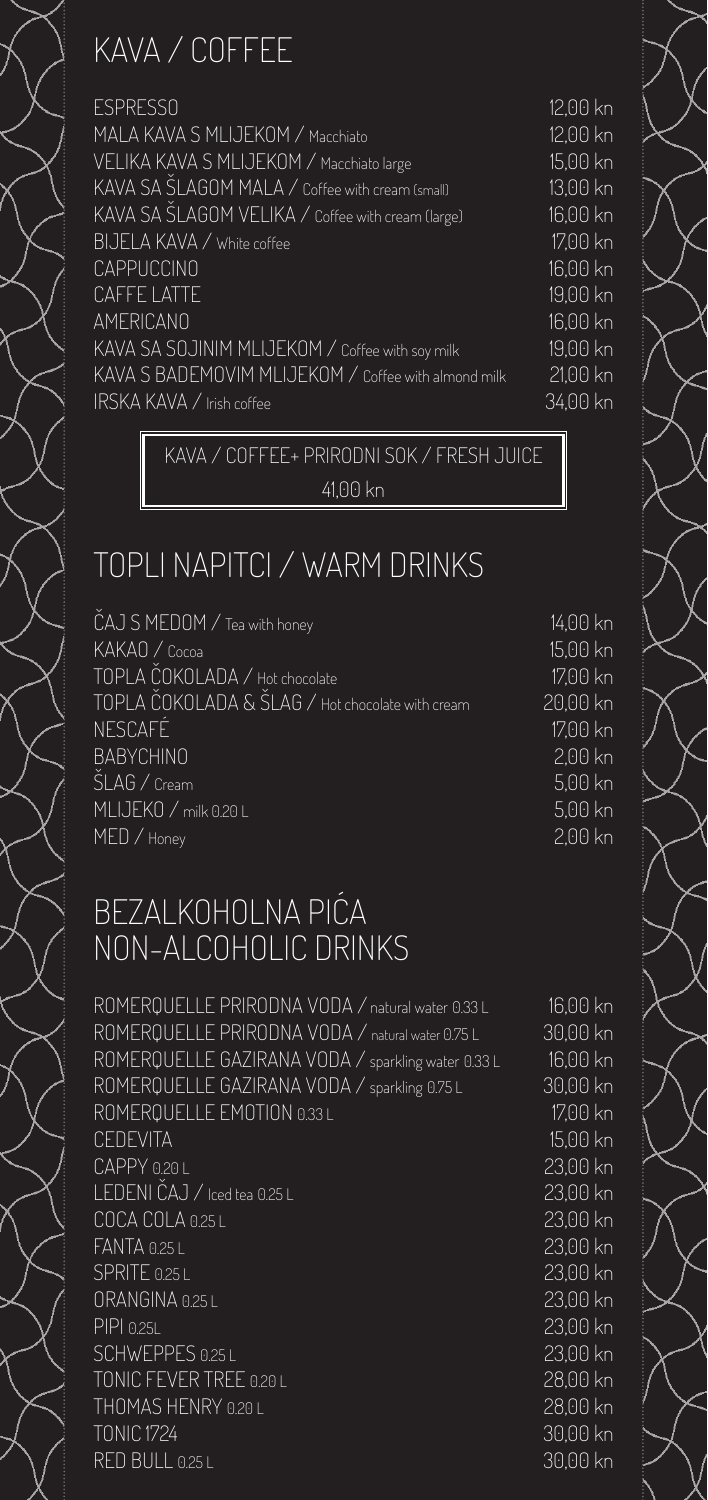PRIRODNA LIMUNADA / Natural lemonade 0.20 L 25,00 kn PRIRODNI SOK NARANČA / Natural orange juice 0.20 L 30,00 kn VITAMINSKI MIX / Vitamin mix 0.20 L 30,00 kn SMOOTHIE'S 0.30 L 35,00 kn

# PIVO / BEER

| KRUŠOVICE 0.33L                              | 22.00 kn |
|----------------------------------------------|----------|
| KARLOVAČKO 0.33 L                            | 23.00 kn |
| HEINEKEN 0.33L                               | 25,00 kn |
| DESPERADOS 0.33L                             | 27.00 kn |
| AFFLIGEM 0.33L                               | 30,00 kn |
| KRUŠOVICE 0.50 L                             | 28.00 kn |
| KARLOVAČKO 0.50 L                            | 27,00 kn |
| KARLOVAČKO CRNO / dark 0.50 L                | 28,00 kn |
| KARLOVAČKO RADLER 0.50 L                     | 22,00 kn |
| SOMERSBY 0.33L                               | 27,00 kn |
| HEINEKEN BEZALKOHOLNI / non-alcoholic 0.33 L | 24.00 kn |
| KARLOVAČKO TOČENO / draught 0.30 L           | 22.00 kn |
| KARLOVAČKO TOČENO / draught 0.50 L           | 30,00 kn |

# ŽESTOKA PIĆA / STRONG DRINKS

AMARO 16,00 kn MEDICA 16,00 kn BRANDY 16,00 kn GIN DOMAĆI 16,00 kn ISTRA BITTER 16,00 kn LOZOVAČA 16,00 kn MARASCHINO 16,00 kn ORAHOVAC 16,00 kn PELINKOVAC 16,00 kn ŠLJIVOVICA 16,00 kn TRAVARICA 16,00 kn VODKA 16,00 kn STOCK BRANDY **16,00 kn** VIŠNJEVAČA 16,00 kn PELINKOVAC ANTIQUE 21,00 kn HVAR GIN 52,00 kn DUBROVNIK GIN NAME OF THE STATE OF THE GOLD CONTROL OF THE GOLD CONTROL OF THE GOLD CONTROL OF THE GOLD CONTROL OF THE GOLD CONTROL OF THE GOLD CONTROL OF THE GOLD CONTROL OF THE GOLD CONTROL OF THE GOLD CONTROL OF THE GOL HVAR GIN PURE 52,00 kn HVAR GIN PURPLE RAIN 52,00 kn HVAR GIN STRONG 52,00 kn WILLIAMS 25,00 kn

de la construcción de la construcción de la construcción de la construcción de la construcción de la construcc<br>Del construcción de la construcción de la construcción de la construcción de la construcción de la construcció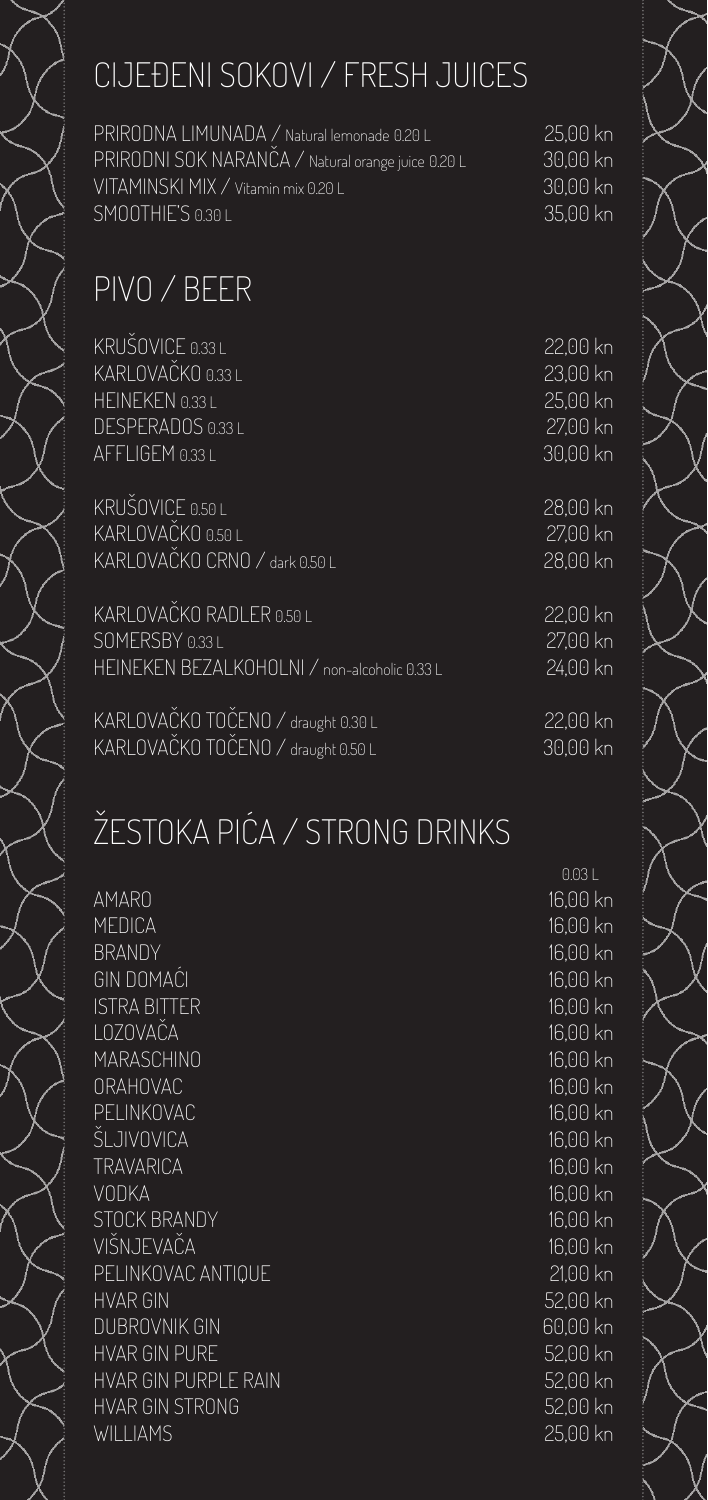# **WHISKEY**

 0.03 L BALLANTINES 26,00 km BALLANTINE'S 12YO BALLANTINE'S 17 75,00 km BALLANTINE'S 30 190,00 km

JACK DANIEL'S 26,00 kn JACK DANIEL'S TENNESSEE HONEY 26,00 kn JACK DANIEL'S SINGLE BARREL 35,00 km GENTLEMEN JACK 35,00 km

JOHNNIE WALKER RED 26,00 kn JOHNNIE WALKER BLACK 35,00 kn JOHNNIE WALKER GREEN LABEL 45,00 kn JOHNNIE WALKER EXPLORERS 55,00 kn JOHNNIE WALKER PLATINUM NEWSLAETH ROLOO KN JOHNNIE WALKER XR 85,00 kn JOHNNIE WALKER BLUE LABEL 110,00 km

CHIVAS REGAL 12 30,00 km CHIVAS REGAL 18YO 38,00 km CHIVAS ROYAL'S 21 80,00 knows and a series of the series of the series of the series of the series of the series of the series of the series of the series of the series of the series of the series of the series of the seri CHIVAS REGAL 25 190,00 km

JAMESON 26,00 kn JIM BEAM 21,00 kn MONKEY SHOULDER 33,00 km NIKKA 55,00 kn TALISKER 10YO 75,00 kn

MARTELL VS AND A SERIES AND A SERIES AND A SERIES AND A SERIES AND A SERIES AND A SERIES AND A SERIES AND A SE MARTELL VSOP **45,00** MARTELL XO 85,00 km

REMY MARTIN VSOP 45,00 REMY MARTIN XO 0. 95,00 km ST. REMY FRENCH BRANDY 35,00 km

HENNESSY FINE 45,00 kn HENNESSY V.S. 45,00 kn HENNESSY V.S.O.P. 65,00 kn HENNESSY XO 105,00 kn

### COGNAC

 0.03 L COURVOISIER VS 40,00 kn COURVOISIER VSOP 45,00 km MARTEL CORDON BLUE 55,00 km DELAMAIN XO 95,00 kn

| $\langle \cap$                    |  |
|-----------------------------------|--|
| $\overline{\hat{S}}$              |  |
| $\overline{\hat{\mathsf{m}}}$     |  |
| $\overline{\hat{S}}$              |  |
|                                   |  |
|                                   |  |
| $\langle \cap$                    |  |
| $\overline{\hat{\mathsf{m}}}$     |  |
| $\overline{\hat{\mathsf{m}}}$     |  |
|                                   |  |
| $\overline{\hat{\mathsf{m}}}$     |  |
|                                   |  |
| $\langle \cap$                    |  |
|                                   |  |
| $\overline{\hat{\mathsf{m}}}$     |  |
| $\overline{\hat{S}}$              |  |
| $\overline{\hat{\mathsf{m}}}$     |  |
|                                   |  |
|                                   |  |
| $\overline{\hat{\mathsf{m}}}$     |  |
| $\overline{\hat{S}}$              |  |
|                                   |  |
|                                   |  |
|                                   |  |
| $\overline{\hat{\mathsf{n}}}$     |  |
| $\overline{\hat{\mathsf{n}}}$     |  |
|                                   |  |
|                                   |  |
|                                   |  |
|                                   |  |
| $\overline{\hat{S}}$              |  |
|                                   |  |
| $\langle \cap$                    |  |
|                                   |  |
| $\overline{\widehat{\mathsf{m}}}$ |  |
| $\overline{\hat{\mathsf{n}}}$     |  |
|                                   |  |
| $\langle \cap$                    |  |
|                                   |  |
| $\overline{\hat{\mathsf{m}}}$     |  |
|                                   |  |
|                                   |  |
| $\langle \cap$                    |  |
|                                   |  |
| $\overline{\hat{\mathsf{m}}}$     |  |
|                                   |  |
|                                   |  |
| $\langle \cap$                    |  |
|                                   |  |
| $\overline{\hat{\mathsf{m}}}$     |  |
|                                   |  |
| $\langle \cap$                    |  |
|                                   |  |
|                                   |  |
|                                   |  |
|                                   |  |
|                                   |  |
| $\langle \cap$                    |  |
|                                   |  |
| $\overline{\hat{\mathsf{m}}}$     |  |
| $\overline{\hat{\mathsf{m}}}$     |  |
|                                   |  |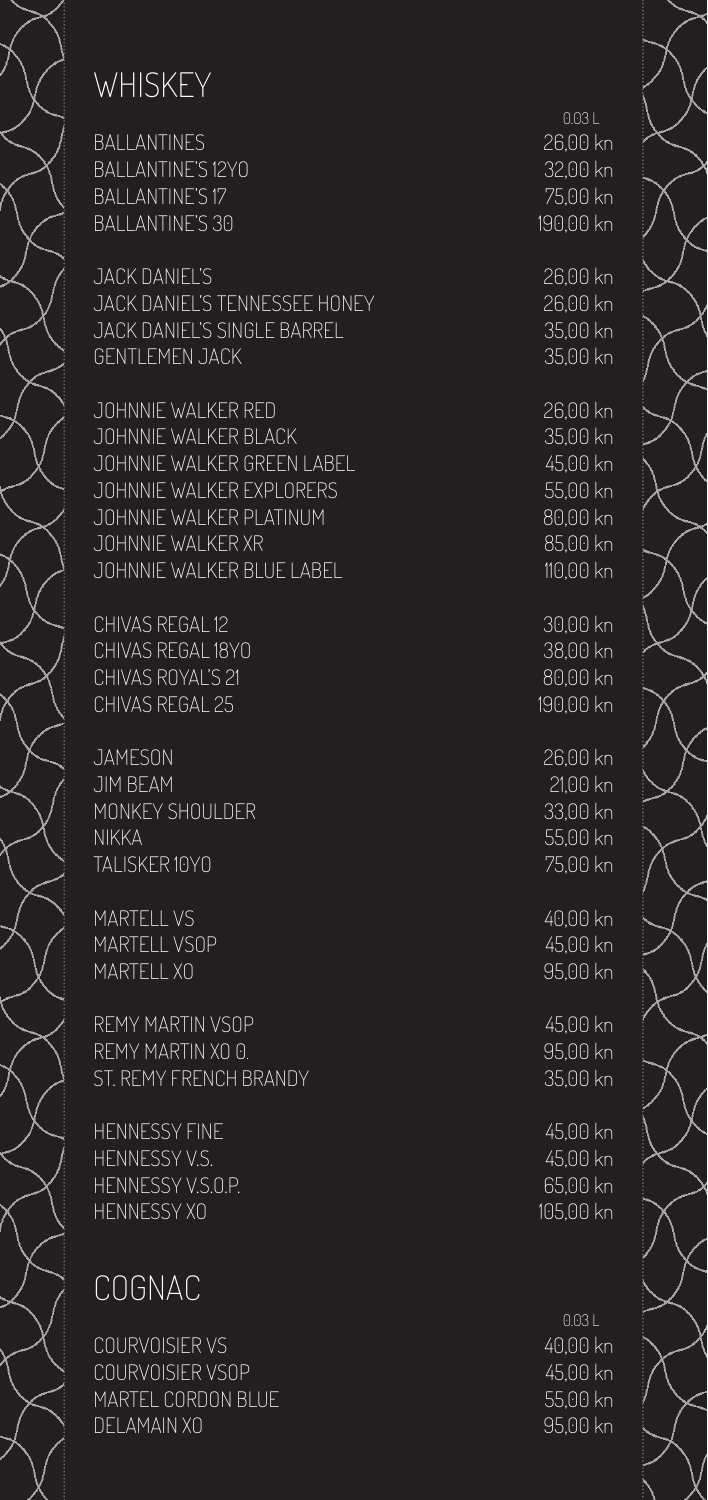#### VODKA

FINLANDIA VODKA 25,00 kn ABSOLUT VODKA 25,00 kn SMIRNOFF VODKA 25,00 kn GREY GOOSE And the state of the state of the state of the 40,00 kn BELVEDERE VODKA 1999 – 1999 – 1999 – 1999 – 1999 – 1999 – 1999 – 1999 – 1999 – 1999 – 1999 – 1999 – 1999 – 19

#### GIN

BEEFEATER GIN 25,00 kn GORDON GIN 25,00 kn GIN MARE 45,00 kn HENDRICK'S GIN 35,00 kn MONKEY 47 65,00 kn BOMBAY SAPPHIRE 25,00 kn

0.03 L

0.03 L

MONKEY 47 + TONIC 1724 90,00 kn GIN MARE + TONIC FEVER TREE 70,00 kn GIN HENDRICK'S + TONIC THOMAS HENRY 60,00 kn

#### RUM & LIQUEUR

JAGERMAISTER 25,00 kn SOUTHERN COMFORT 25,00 kn COINTREAU 0 25,00 kn BRUGAL ESPECIAL EXTRA DRY 25,00 kn AMARETO 25,00 kn AMARO RAMAZZOTTI 25,00 kn BAILEY'S 25,00 kn CAMPARI BITTER 25,00 kn CYNAR 25,00 kn BACARDI 24,00 kn BRUGAL RUM ANEJO 27,00 kn HAVANA CLUB 7 YO 30,00 kn MALIBU 24,00 kn UNDERBERG 0.02 L 25,00 kn HAVANA CLUB 3 YO 24,00 kn APEROL 25,00 kn STROH 80% 28,00 kn RON ZACOPA no.23 70,00 kn RON DIPLOMATICO RESERVA EXCL. 70,00 kn MARTINI 0.10 L 30,00 kn

0,03 L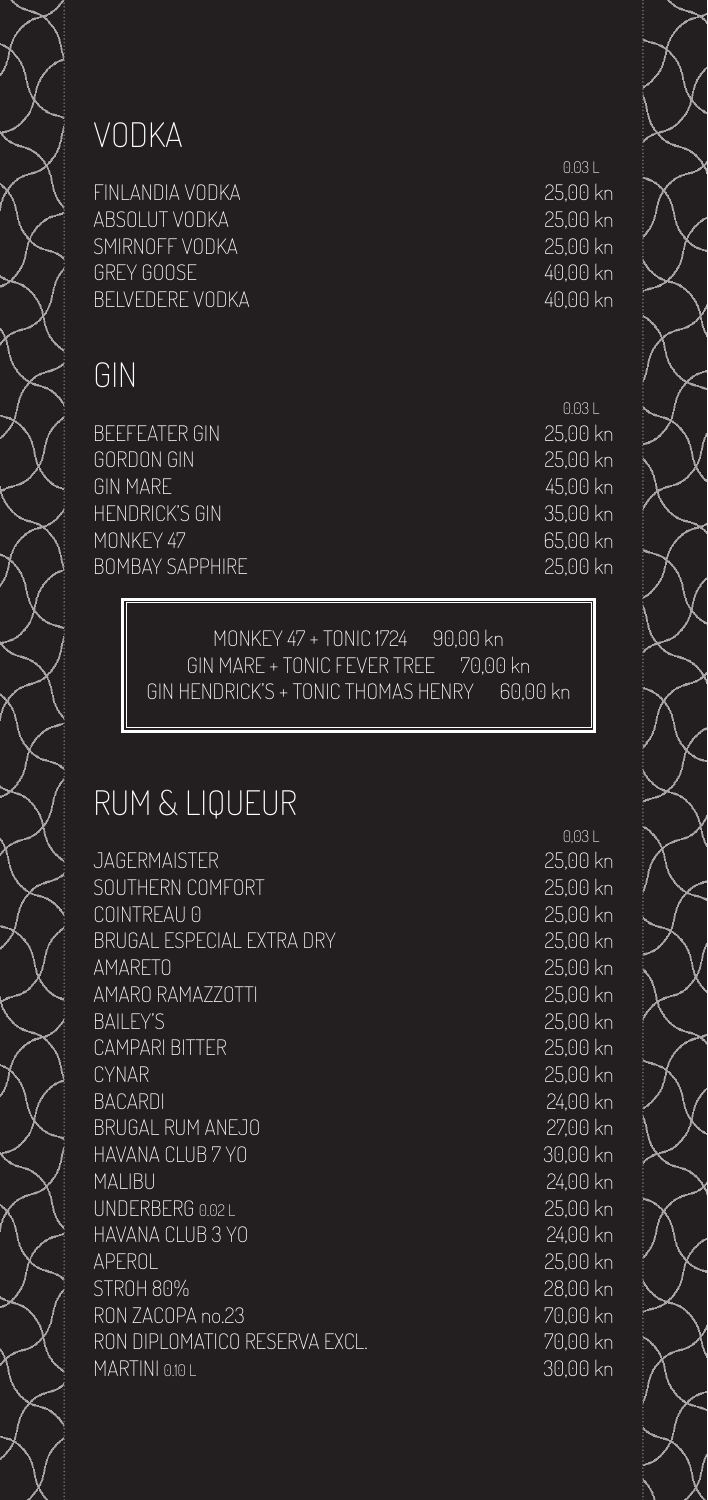# TEQUILA

SIERRA GOLD 25,00 kn OLMECA GOLD 27,00 kn PATRON CAFFE 32,00 kn HERRADURO REPOSADO 37,00 kn ZACAPA X.O. 70,00 kn

### COCKTAILS

TAVERNA SKY GOD CONTROL CONTROL CONTROL CONTROL CONTROL CONTROL CONTROL CONTROL CONTROL CONTROL CONTROL CONTROL CONTROL CONTROL CONTROL CONTROL CONTROL CONTROL CONTROL CONTROL CONTROL CONTROL CONTROL CONTROL CONTROL CONTRO HUGO 60,00 kn LONG ISLAND 63,00 kn MAI THAI 68,00 kn OLD FASHIONED GUN AND SOLD FASHIONED WHISKEY SOUR COMPANY CONTROL CONTROL CONTROL CONTROL CONTROL CONTROL CONTROL CONTROL CONTROL CONTROL CONTROL CONTROL CONTROL CONTROL CONTROL CONTROL CONTROL CONTROL CONTROL CONTROL CONTROL CONTROL CONTROL CONTROL CONTROL C DRY MARTINI 58,00 kn TEQUILLA SUNRISE SERVERSION NEWSFILM SOLONOMIC SERVERS SERVERS SERVERS SERVERS SERVERS SERVERS SERVERS SERVERS GIN FIZZ 58,00 kn SINGAPURE SLING 58,00 kn ITALIAN MULE 95,00 kn LONDON MULE 95,00 kn MOSCOW MULE NEWSLEY AND SERVICE SERVICES AND MOSCOW MULE FRENCH MULE SERVICE STRENGTH AND THE STRENGTH OF STRENGTH OF STRENGTH AND THE STRENGTH OF STRENGTH OF STRENGTH SEX ON THE BEACH 58,00 kn MOJITO 68,00 kn PINA COLADA 63,00 kn COSMOPOLITAN 58,00 kn MARGARITA 68,00 kn ESPRESSO MARTINI 65,00 kn CUBA LIBRE 60,00 kn NEGRONI COMPOSITION CONTROL CONTROL CONTROL CONTROL CONTROL CONTROL CONTROL CONTROL CONTROL CONTROL CONTROL CO APEROL SPRITZ 60,00 kn KIR ROYAL **65,00 kn** FABIOLA 60,00 kn FROZEN BANANA DAIQUIRY 70,00 kn MIMOZA 65,00 kn

0.03L